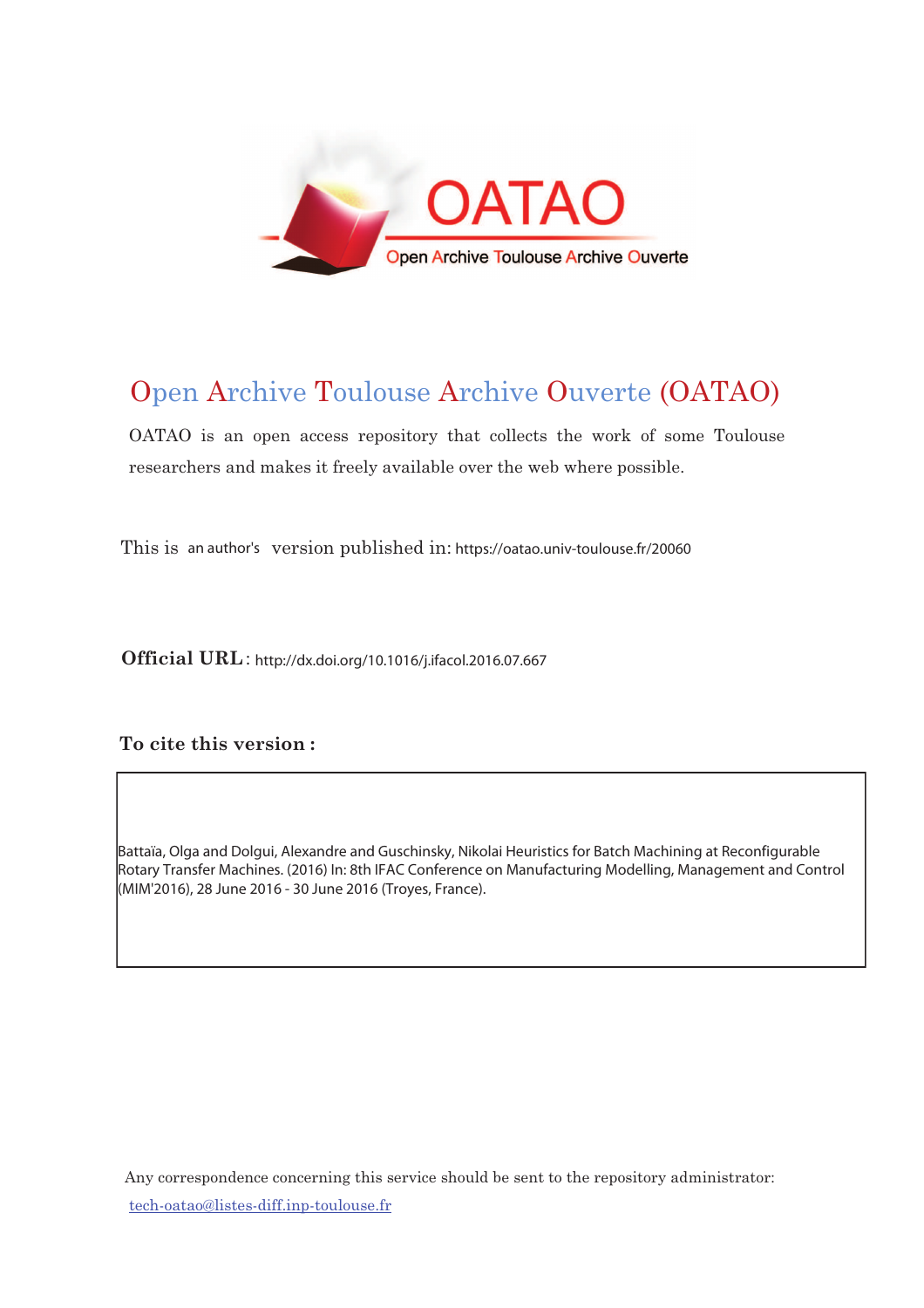# Heuristics for Batch Machining at Reconfigurable Rotary Transfer Machines

*\* ISAE-Supaéro, Toulouse, France (e-mail:olga.battaia@isae.fr)* **Olga Battaïa \*, Alexandre Dolgui \*\*, Nikolai Guschinsky\*\*\***

\* ISAE-Supaéro, Toulouse, France (e-mail:olga.battaia@isae.fr) \* École Nationale Supérieure des Mines, CNRS, UMR6597 IRCCYN, F-44307 NANTES Cedex 3, France, *\*\*\* Operatoinal Research Laboratory, United Institute of Informatics Problems, Belarus, Minsk (e-mail: gyshin@newman.bas-net.by ) (e-mail : alexandre.dolgui@mines-nantes.fr) Belarus, Minsk (e-mail: gyshin@newman.bas-net.by ) \*\*\* Operatoinal Research Laboratory, United Institute of Informatics Problems, Belarus, Minsk (e-mail: gyshin@newman.bas-net.by )* 

divided into batches. Parts of a batch are located at the loading position of rotary table in a given sequence and they are processed simultaneously. Operations are partitioned into groups which are performed by spindle heads or by turrets. Constraints related to the design of spindle heads, turrets, and working positions, as well as precedence constraints related to operations, are given. The problem consists in minimizing the estimated cost of the transfer machine, while reaching a given output and satisfying all the constraints. The proposed methods to solve the problem are based on sequential assignment of operations to machining modules. Experimental results with different heuristics are  $a$  reported. Experimental results with different  $\alpha$  results with different heuristics are substituted for  $a$ **Abstract:** A problem of design of reconfigurable rotary transfer machines is considered. Parts are reported.  $s$  reported. The constraints to solve the problem are based on sequential  $s$ 

*Keywords*: Computer-aided design, machining, optimization, heuristics. **Expedition of the Computer-aided design, machining, optimization, here is a strategy of the computer of the computer of the computation,**  $\mathcal{L}$ 

# 1. INTRODUCTION

In large serial production machining systems composed of multi-purpose and multi-position equipment with sufficiently high concentration of manufacturing operations in working high concentration of manufacturing operations in working<br>positions are used. These manufacturing systems provide high productivity and working accuracy resulting in increased high productivity and working accuracy resulting in increased<br>manufacturing efficiency. Nevertheless, the trend in today's market place requires more flexible and adaptive manufacturing systems (Makssoud et al., 2014, 2015). A possible solution is to employ reconfigurable manufacturing possible solution is to employ reconfigurable manufacturing<br>systems (RMS). RMS are able to manufacture different types of products by batches without losing all other advantages of large series production systems. large series production systems.

This paper deals with a problem of the optimal design of a reconfigurable rotary transfer machine with turrets for parallel machining of multiple parts. Such a machine is multipositional, i.e. parts are sequentially machined on  $m_0$  (1, 2, ..., *m*<sub>0</sub>) working positions. One position of the machine (zero) is exclusively used for loading new billets and unloading finished parts. At each working position, several machining finished parts. At each working position, several machining<br>modules (spindle heads) can be installed to process the operations assigned to this position. They are activated sequentially or simultaneously. Sequential activation is realized by the use of turrets. Simultaneous activation is realized by the use of turrets. Simultaneous activation is possible if machining modules are related to the different sides of the part and work in parallel. Horizontal and vertical spindle heads and turrets can be used to access to different sides of parts on a working position.

We consider the case where only one vertical turret can be mounted at the machine or one spindle head common for all working positions. Several horizontal spindle heads and turrets can be used. However, there is only one horizontal spindle head or turret per position. Different parts are loaded in a given sequence and they are processed simultaneously by in a given sequence and they are processed simultaneously by corresponding machining modules. When machining at all working positions is finished, the rotary table turns and the working positions is finished, the rotary table turns and the machining modules of turrets are changed (if necessary) in accordance with the part to be machined on that position. Since different parts are located at the rotary table the time between turns may vary.  $\alpha$  the prediction stage stage, the following decisions must be followed as  $\alpha$ 

At the preliminary design stage, the following decisions must be made: the choice of orientations of parts, the partitioning of the given set of operations into positions and machining modules, and the choice of cutting modes for each spindle head and turret. head and turret. neur and tarter.

Only few studies on rotary transfer machines exist in the literature. The machines without turrets were more frequently considered. Configuration of semi-automated systems with multi-turn rotary table was discussed in (Battini et al., 2007). multi-turn rotary table was discussed in (Battini et al., 2007). Productivity of production lines with rotary transfer was evaluated by Usubamatov et al., (2008). Mathematical models of transfer machines with rotary or mobile table were proposed in (Dolgui et al., 2009; Battaïa et al., 2012a,b, 2014a,b) where the NP-hardiness of these problems was also shown. The first mathematical model for the design of rotary transfer machines with turrets for machining a single part was presented in (Battaïa et al., 2012c). MIP models for parallel and sequential machining of multiple parts were considered in (Battaïa *et al.*, 2013) and (Battaïa *et al.*, 2015) respectively

The paper is organized as follows. Sections 2 and 3 presents the statement of the problem and its mathematical formulation; Section 4 gives in detail heuristics for solving the considered problem. Results of experimental study of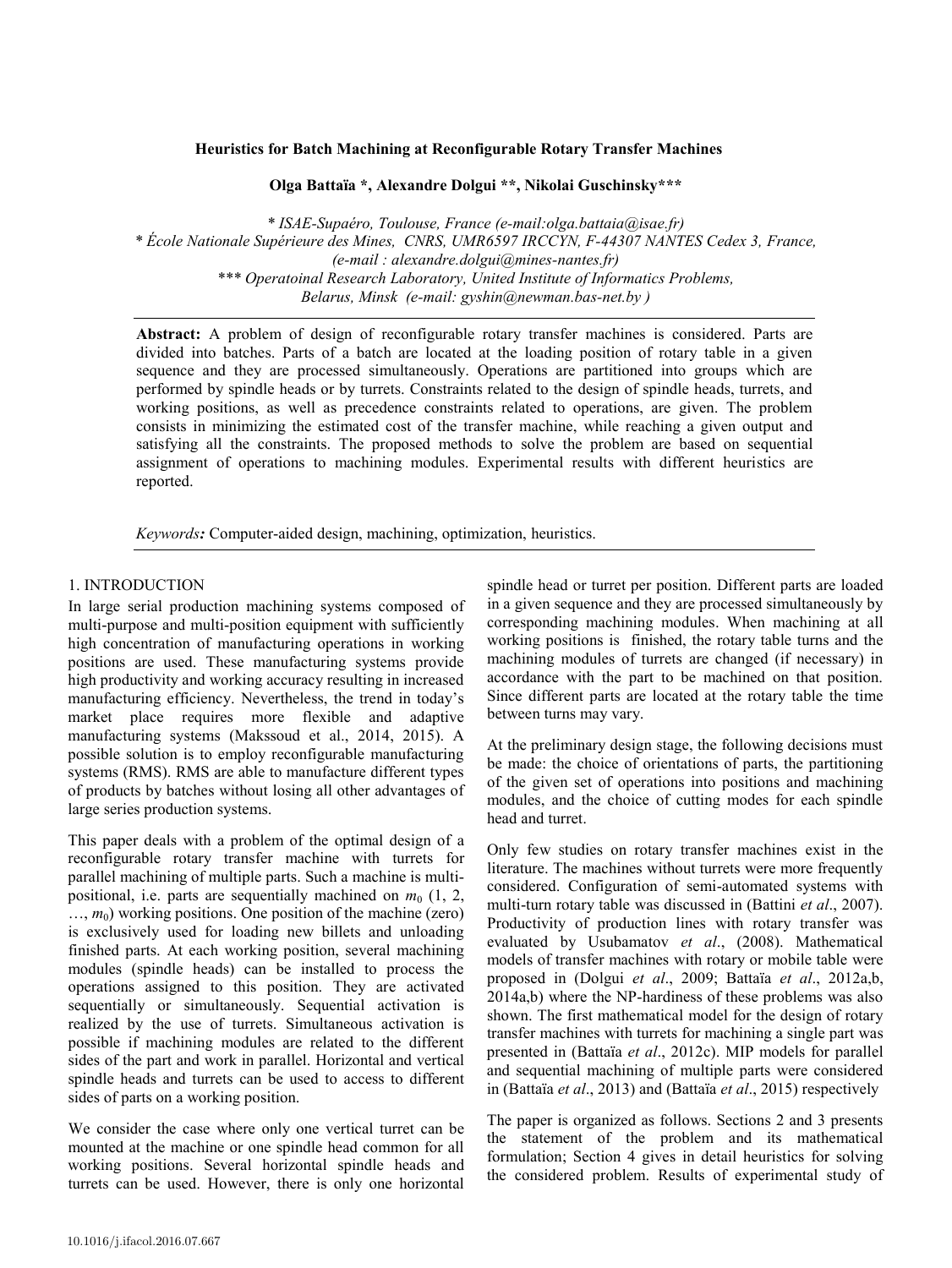heuristics are presented in Section 5, and concluding remarks are given in Section 6.

## 2. PROBLEM STATEMENT

We consider the problem of design of a rotary transfer machine with  $m_0$  working positions for machining  $d_0$ different parts. The parts are loaded in sequence  $\pi = (\pi_1, \pi_2, \pi_3)$ ..., $\pi_{\mu_0}$  where  $\pi_i \in \{0, 1, 2, ..., d_0\}$ , *i*=1, 2, ...,  $\mu_0$ ,  $\mu_0$  is multiple to  $m_0+1$  and  $\pi_i=0$  means that no part is loaded. Using sequence  $\pi$  we can define in one-to-one manner function  $\pi(i,k)$  of part number on the *k*-th working position after *i* turns of the rotary table.

Let  $N^d$  be the set of machining operations needed for machining of elements of the *d*-th part  $d=1, 2, ..., d_0$ , located on  $n_d$  sides and  $N_s^d$ ,  $s=1, 2, ..., n_d$ , is a subset of opertations for machining of elements of the *s*-th side of the part. The part *d* can be located at zero position in different orientations  $H(d)$  but elements of no more than one side can be machined by vertical spindle head or turret. All elements of other sides of the part have to be assigned to horizontal spindle heads or turrets. **H**(*d*) can be represented by matrix of dimension  $r_d$ x $n_d$ where  $h_{rs}(d)$  is equal *j*, *j*=1,2 if the elements of the *s*-th of the part d can be machined by spindle head or turret of type *j*.

Let  $N=$   $\bigcup_{0}^{a}$ 1 *d*  $\bigcup_{d=1}^{a_0} \mathbf{N}^d$ . All operations  $p \in \mathbf{N}$  are characterized by the following parameters:

- length  $\lambda(p)$  of the working stroke for operation  $p \in \mathbb{N}$ , i.e. the distance to be run by the tool in order to execute operation *p*; - range  $[\gamma_1(p), \gamma_2(p)]$  of feasible values of feed rate which characterizes the machining speed;

- set  $H(p)$  of feasible orientations of the part (indexes  $r \in \{1,$ 2, …, *rd*} of rows of matrix **H**(*d*)) for execution of operation  $p \in N_s^d$  by spindle head or turret of type *j* (vertical if  $h_{rs}(d)=1$ and horizontal if  $h_{rs}(d)=2$ ).

Let subset  $N_k$ ,  $k=1,...,m_0$  contain the operations from set **N** assigned to *k*-th working position.

Let sets  $N_{k1}$  and  $N_{k2}$  be the sets of operations assigned to working position *k* that are concerned by vertical and horizontal machining, respectively.

Finally, let  $b_{kj}$  be the number of machining modules (not more than  $b_0$ ) of type *j* (vertical if *j*=1or horizontal if *j*=2) installed at *k*-th working position and respectively subsets  $N_{kjl}$ ,  $l=1,...,b_{kj}$  contain the operations from set  $N_{kj}$  assigned to the same machining module.

This assignment has to respect the technological constraints that emanate from the machining process required. They can be grouped in three following families.

A number of known technological factors determines an order relation on the set **N**, which defines possible sequences of operations. These precedence constraints can be specified by a directed graph  $G^{OR} = (\mathbf{N}, D^{OR})$  where an arc  $(p,q) \in D^{OR}$  if and only if the operation *p* has to be executed before the

operation  $q$ . Let  $Pred(p)$  be the set of immediate predecessors of the operation  $p$  in the graph  $G^{OR}$ .

The required tolerance of mutual disposition of machined part elements as well as a number of additional factors imply the necessity to perform some pairs of operations from **N** at the same working position, by the same turret, by the same spindle head or even by the same spindle for each pair. Such inclusion constraints can be given by undirected graphs  $G^{SP}=(\mathbf{N}, E^{SP})$ ,  $G^{ST}=(\mathbf{N}, E^{ST})$ ,  $G^{SM}=(\mathbf{N}, E^{SM})$  and  $G^{SS}=(\mathbf{N}, E^{SS})$ where the edge  $(p,q) \in E^{SS}$   $((p,q) \in E^{SM}, (p,q) \in E^{ST}, (p,q) \in E^{SP})$ if and only if the operations *p* and *q* must be executed by the same spindle, in the same machining module (turret, position).

At the same time, the possibility to perform operations from **N** at the same working position, by the same turret or by the same spindle head is also defined by a number of technological constraints, for instance, mutual influence of combining operations, possibility of tool location in spindle head, turret, etc. These exclusion constraints can also be defined by undirected graphs  $G^{DM} = (\mathbf{N}, E^{DM})$ ,  $G^{DT} = (\mathbf{N}, E^{DT})$ , and  $G^{DP}=(\mathbf{N}, E^{DP})$  where the edge  $(p,q) \in E^{DM}$   $((p,q) \in E^{DT})$ ,  $(p,q) \in E^{DP}$ )) if and only if the operations *p* and *q* cannot be executed in the same machining module (turret, position).

Let 
$$
P=P1,...,Pk,...,Pm> is a design decision with\n $P_k=(P_{1k11}, P_{2k11},..., P_{d_0k11},..., P_{1k1b_{k1}}, P_{2k1b_{k1}},..., P_{d_0k1b_{k1}},$   
\n $P_{1k21}, P_{2k21},..., P_{d_0k21},..., P_{1k2b_{k1}}, P_{2k2b_{k1}},..., P_{d_0k2b_{k1}}),$   
\n $P_{dkjl}=(N_{dkjl}, \Gamma_{dkjl})$ , and  $\mathbf{N}_j = \bigcup_{d=1}^{d_0} \bigcup_{k=1}^{m} \bigcup_{l=1}^{k_{lj}}$   
\n $N_{dkjl}, j=1,2.$
$$

The execution time  $t^b(P_{\text{dkj}l})$  of operations from  $N_{\text{dkj}l}$  with the feed per minute  $\Gamma_{dkil} \in [max\{\gamma_1(p)|p \in N_{dkil}\},\]$  $min\{\gamma_2(p)|p \in N_{dkjl}\}\]$  is equal to  $t^b(P_{dkjl})=L(N_{dkjl})/\Gamma_{dkjl}+\tau^a$ , where  $L(N_{dki})=max\{\lambda(p)|p \in N_{dki}\}\$ , and  $\tau^a$  is an additional time for advance and disengagement of tools.

We assume that if the turret of type *j* is installed at the *k*-th position then the execution time of operations from *Ndkjl* is equal to  $t^h(P_{\text{dkj}}) = \tau^{\text{g}} b_{\text{kj}} + \sum_{l=1}^{\infty}$  $b_{kj}$  $l = 1$  $t^b(P_{\text{dkjl}})$ ,  $|j=1, 2$ , where  $\tau^g$  is an additional time for one rotation of turret. If the spindle head is installed then  $t^h(P_{\text{dkj}}) = t^b(P_{\text{dkj}})$ ,  $|j=1,2$ . If all  $N_{\text{dkj}}$  are empty then  $t^h(P_{dkj})=0$ .

The execution time  $t^p(P_{dk})$  is defined as  $t^p(P_{dk}) = \tau^r +$  $max\{t^{h}(P_{\frac{d}{t}})|j=1,2\}$ , where  $\tau^{r}$  is an additional time for table rotation. Then time  $T(P)$  of execution of all corresponding operations after  $\mu_0$  turns of rotary table is equal to

$$
T(P) = \sum_{i=1}^{\mu_0} \max \{ t^P (P_{\pi(i,k)k}) | k=1,\ldots,m_0 \}.
$$

We assume that the given productivity is provided, if the total time  $T(P)$  does not exceed the available time  $T_0$ .

Let  $C_1$ ,  $C_2$ ,  $C_3$ , and  $C_4$  be the relative costs for one position, one turret, one machining module of a turret, and one spindle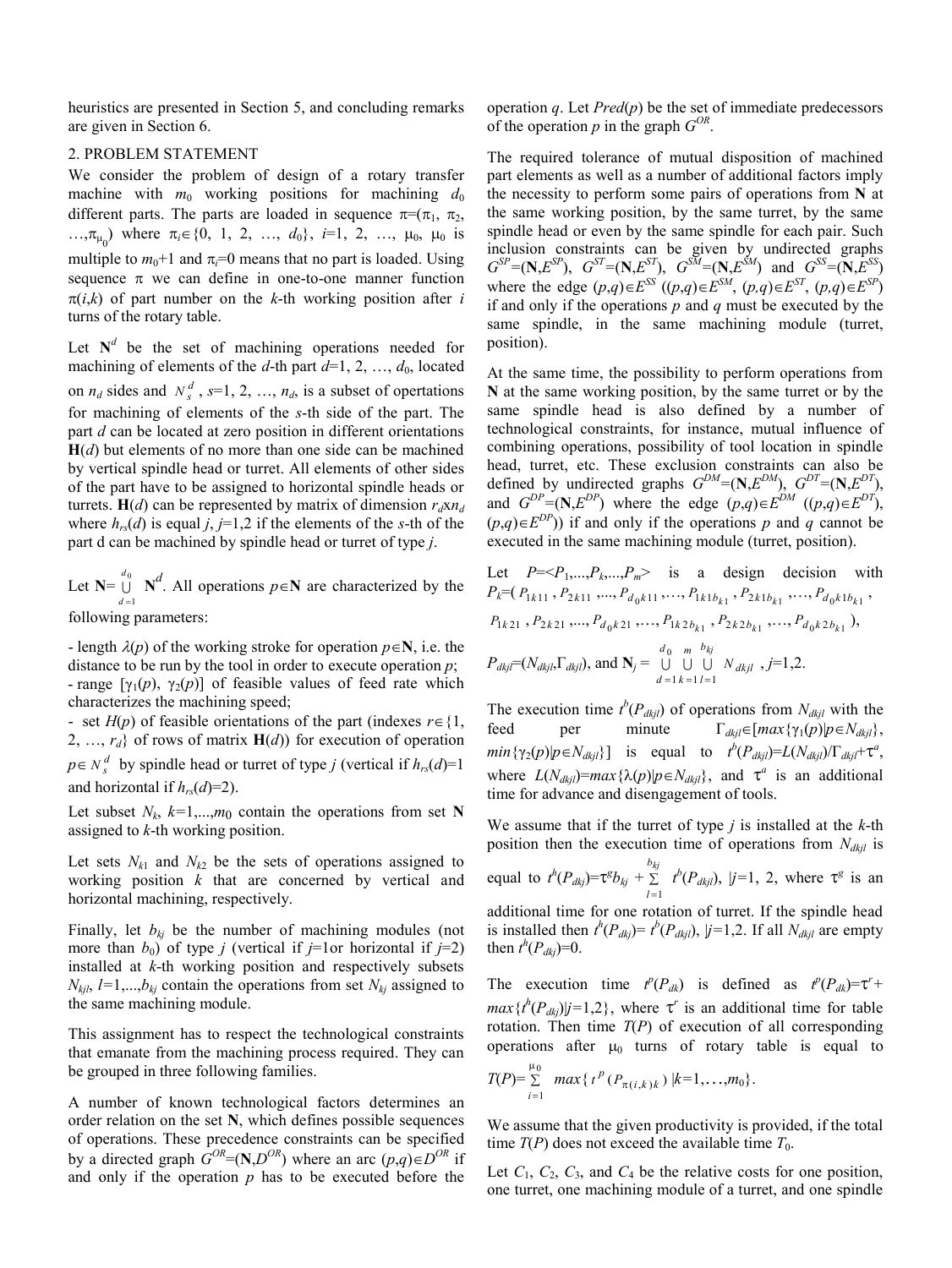head respectively. Since the vertical spindle head (if it presents) is common for several positions its size (and therefore the cost) depends on the number of positions to be covered. Let  $k_{\min}^h$  and  $k_{\max}^h$  be the minimal and the maximal position of the common vertical spindle head. Then its cost can be estimated as  $C_4+(k_{\text{max}}^h - k_{\text{min}}^h)C_5$  where  $C_5$  is the relative cost for covering one additional position by vertical spindle head. If the vertical spindle turret is installed its cost can be estimated by  $C_2+C_3b_{k1}$ . In the similar way the cost  $C(b_{k2})$  for performing set of operations  $N_{k2}$  by associated  $b_{k2}$ machining modules can be assessed as follows:

$$
C(b_{k2}) = \begin{cases} 0 \text{ if } b_{k2} = 0, \\ C_4 \text{ if } b_{k2} = 1, \\ C_2 + C_3 b_{k2} \text{ if } b_{k2} > 1. \end{cases}
$$

The machine cost  $Q(P)$  is calculated as the total cost of all equipment used i.e.

$$
Q(P) = C_1 m + C_4 sign \left( \|\mathbf{N}_1\| \right) \left(1 - \sum_{k=1}^{m_0} sign \left( \|\mathbf{N}_{k12}\| \right) \right) +
$$
  

$$
\sum_{k=1}^{m_0} sign \left( \|\mathbf{N}_{k12}\| \right) \left( C_2 + C_3 b_{k1} \right) + C_5 \left( k_{\text{max}}^h - k_{\text{min}}^h \right) + \sum_{k=1}^{m_0} C(b_{k2})
$$

The studied problem is to determine:

a) orientation of each part to be produced;

b) the assignment of operations from set **N** into subsets  $N_{kil}$ ,  $k=1,\ldots,m_0$ ,  $j=1,2$ ,  $l=1,\ldots,b_{kj}$  to be performed by machining module *l* of type *j* at working position *k*;

c) the feed per minute Г*dkjl* applied for each set of operations *Ndkjl*, *d*=1,...,*d*0, *k*=1,...,*m*0, *j=*1,2, *l=*1,, *bkj*

in such a way that the machine cost  $O(P)$  is small as possible.

# 3. MATHEMATICAL MODEL

Mathematical model of the considered design problems can be formulated as follows:

$$
Q(P) \to \min \tag{1}
$$

$$
T(P) \le T_0 \tag{2}
$$

$$
\begin{array}{ccccc}\nm & 2 & b_{kj} \\
\bigcup & \bigcup & \bigcup & N_{kjl} \\
k=1 & j=1 \ l=1\n\end{array} N_{kjl} = N
$$
\n(3)

$$
N_{kj'l'} \cap N_{k'j'l''} = \emptyset; k', k" = 1, \ldots, m_0; j', j" = 1, 2;
$$

$$
l', l'' = 1, \dots, b_{kj}; l' \neq l''
$$
 (4)

$$
H(d) = \bigcap_{j=1}^{2} \bigcap_{p \in \mathbf{N}_j \cap \mathbf{N}^d} H(p) \in \mathbf{H}(d) \ , \ d=1,...,d_0 \tag{5}
$$

$$
\mathbf{N}_{1} \cap (N_{s'}^{d} \cup N_{s''}^{d}) \in \{\emptyset, N_{s'}^{d}, N_{s''}^{d}\}, d=1,...,d_{0};
$$
  

$$
s', s''=1,...,n_{d}; s' \neq s''
$$
 (6)

$$
\mathbf{N}_f \cap N_s^d \in \{ \emptyset, N_s^d \}; j=1,2; d=1,\dots,d_0; s=1,\dots,n_d \quad (7)
$$

$$
p \in \bigcup_{k=1}^{k-1} \bigcup_{j=1}^{2} \bigcup_{l=1}^{k_{k}j} N_{k'j'l'} ; (p,q) \in D^{OR}; q \in N_{kjl};
$$
\n
$$
k' = 1 j' = 1 l' = 1
$$
\n
$$
p \in \mathbb{N}_{3,j}; q \in \mathbb{N}_{j}; k = 1, ..., m_0; j = 1, 2; l = 1, ..., b_{kj}
$$
\n
$$
p \in \bigcup_{k=1}^{k-1} \bigcup_{j=1}^{2} \bigcup_{l=1}^{k_{k}j'k} N_{k'j'l'} \bigcup_{l=1}^{l-1} N_{kjl'} ; (p,q) \in D^{OR}; q \in N_{kjl};
$$
\n
$$
p, q \in \mathbb{N}_{j}; k = 1, ..., m_0; j = 1, 2; l = 1, ..., b_{kj}
$$
\n
$$
p, q \in \mathbb{N}_{j}; k = 1, ..., m_0; j = 1, 2; l = 1, ..., b_{kj}
$$
\n
$$
\bigcup_{j=1}^{2} \bigcup_{l=1}^{k_{kj}} N_{kjl} \cap \{p, q\} \neq 1, (p, q) \in E^{ST}, k = 1, ..., m_0, j = 1, 2
$$
\n
$$
\bigcup_{l=1}^{k_{kj}} N_{kjl} \cap \{p, q\} \neq 1, (p, q) \in E^{ST}, k = 1, ..., m_0; j = 1, 2; l = 1, ..., b_{kj}
$$
\n
$$
\bigcup_{l=1}^{2} \bigcup_{l=1}^{k_{kj}} N_{kjl} \cap \{p, q\} \neq 2, (p, q) \in E^{DP}; k = 1, ..., b_{kj}
$$
\n
$$
\bigcup_{j=1}^{2} \bigcup_{l=1}^{k_{kj}} N_{kjl} \cap \{p, q\} \neq 2, (p, q) \in E^{DP}; k = 1, ..., m_0
$$
\n
$$
p \in \bigcup_{l=1}^{2} \bigcup_{l=1}^{k_{kj}} N_{kjl} \cap \{p, q\} \neq 2 \text{ or}
$$
\n
$$
b_{kj} = 1, (p, q) \in E^{DT}; k = 1, ..., m_0; j =
$$

$$
sign(|N_{k11}|) + \sum_{k'=1, k'\neq k}^{m} sign (|N_{k'12}|) \le 1, sign(|N_{k12}|) +
$$

$$
sign(|N_{k21}|) \le 1; k=1,...,m_0 \tag{17}
$$

$$
\Gamma_{dkjl} \in [\Gamma_1(N_{dkjl}), \Gamma_2(N_{dkjl})]; d=1,...,d_0; k=1,...,m_0;
$$

$$
j=1,2; l=1,\ldots,b_{kj} \tag{18}
$$

$$
b_{kj} \le b_0 \tag{19}
$$

$$
m \le m_0. \tag{20}
$$

The objective function (1) estimates the final cost of the rotary machine customized. Constraint (2) introduces the productivity constraint. Constraints  $(3) - (4)$  ensure that the each operation from **N** is assigned to one working machining module exactly. Constraint (5) obliges to choose feasible orientations of parts. Constraints (6) prohibit assignment of operations for machining elements located at two different sides of the part to vertical spindle head or turret. Constraints (7) ensure that all operations for machining elements located at the same side of the part will be assigned to the same type spindle head or turret. Constraints (8) - (9) provide the precedence constraints for the operations that require the same type of machining module (vertical or horizontal) and different ones, respectively. Inclusion constraints for working positions, turrets, machining modules and spindles are expressed by  $(10)$ ,  $(11)$ ,  $(12)$  and  $(13)$ , respectively. Exclusion constraints for working positions, turrets, and machining modules are introduced by  $(14)$ ,  $(15)$  and  $(16)$ , respectively. Constraint (17) ensures that at most one vertical turret will be chosen for the machine and if it is the case, no horizontal machining units are installed at the same working position. Constraints (18) bound the feasible values of the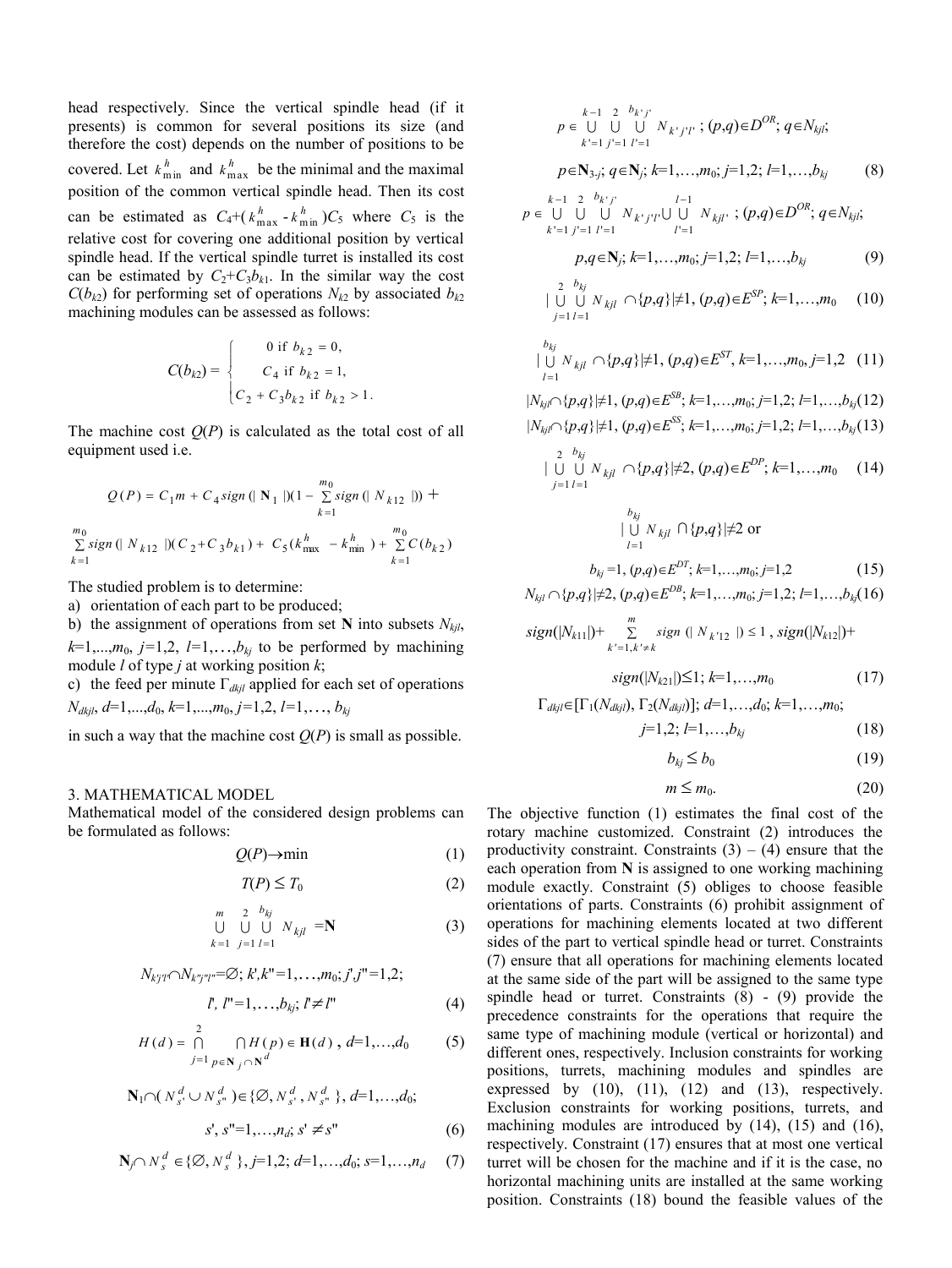feed per minute for each machining module. The number of machining modules per turret is limited by constraint (19). The number of working positions on the machine is bounded  $by (20)$ .

Based on matrices  $H(d)$ ,  $d=1, 2, ..., d_0$ , we can build matrix **H** of dimension  $\prod r_d \times \sum$  $=1$   $d=$ 0  $u_0$ 1  $d=1$ *d*  $\begin{array}{c} \n\angle n_d \\
d = 1\n\end{array}$ *d*  $\prod_{d=1}^r r_d \times \sum_{d=1}^r n_d$ . It has to be coordinated with inclusion constraints on turrets, machining modules and tools, i.e. we delete row *r* of **H** if  $h_{rs} \neq h_{rs}$  for  $p \in N_{s}^{d'}$ ,  $q \in N_{s}^{d^{n}}$  and  $(p,q) \in E^{SS} \cup E^{SM} \cup E^{ST}$ . Each row of **H** defines in one-to-one manner partition of  $N$  to  $N_1$  and  $N_2$ . Then the optimal solution of the initial problem can be found as the best partition of corresponding  $N_1$  and  $N_2$  by solution problem  $(11) - (14)$  and  $(18) - (30)$ .

In the next section we present heuristic algorithms for solving such a problem.

#### 4. HEURISTICS

Heuristics are usually confined to a particular problem. For the line balancing problems, priority rules are often used to assign tasks. The most employed are based on task attributes, such as task time or number of followers (Capacho et al. (2009), Pastor et al. (2012)). Composite priority rules, where several rules are considered in lexicographic order, have also been considered (Boctor, 1995).

In multi-pass heuristics different results can be obtained at each pass due to the use of a random criterion and the best solution is returned as output (Andrés et al., 2008, Bock, 2008, Cortés et al., 2010, Guschinskaya and Dolgui 2008, Guschinskaya et al., 2011, Gamberini et al., 2009, Jolai et al., 2009,). The stop criterion may be expressed with a specified number of iterations or a given number of iterations without any solution improvement or/and a pre-specified time to reach a solution.

Since the vertical spindle head has the common feed rate we can determine in advance if it is possible. It cannot be installed if max { $\gamma_1(p)|p \in N_1$ } > min{ $\gamma_2(p)|p \in N_1$ }. The vertical turret cannot be installed if there exist operations  $p \in N_1$  and  $q \in \mathbb{N}_2$  such that  $(p,q) \in E^{SP}$ . If both cases are identified then the problem has no solution.

As a consequence, the solution can be found by solving two independent problems. One of them does not allow installing a vertical turret. The second one consists in finding best partitions of corresponding  $N_1$  and  $N_2$  separately and then combining these partitions appropriately.

The algorithms named SAO (Sequential Assignment of Operations) are modifications of heuristics (Dolgui *et al*, 2005). At each iteration, an algorithm creates machining modules of current position step by step. At the beginning, it builds the list *In* of operations, which are potentially assignable to a current machining module, taking into account precedence constraints as well as exclusion constraints on positions. The list *In* is modified in accordance with inclusion constraints. Then one operation or several operations with regard to inclusion constraints on machining modules and tools is chosen to be assigned to a current machining module. If it is not possible a new machining modules is created. After the assignment, the list *In* is modified and the assignment process is repeated. When the list *In* is empty or  $b<sub>0</sub>$  machining modules have been already created, the current position closed and productivity constraint is verified. If it is violated, the algorithm starts from the beginning (creation of the first position). The iteration is considered also unsuccessful if after creation of  $m<sub>o</sub>$ positions not all the operations from **N** are assigned.

Let  $TR_{tot}$  be the current number of trials,  $TR_{nimp}$  be the number of trials that do not improve the current solution, *C* be the cost of the current solution, and *Cmin* be the cost of the best solution. The following Algorithm tries to assign operations from  $N_1$  to vertical spindle head common for several positions and operations from N<sub>2</sub> to horizontal spindle heads and turrets.

*Algorithm*.

- *Step* 1*.* Let  $C_{min} = \infty$ ,  $TR_{tot} = 0$ ,  $TR_{nimm} = 0$ .
- *Step* 2*.* Let  $C=0$ ,  $N^a = \emptyset$ ,  $m=0$ .

*Step* 3*.* Let  $m=m+1$ . If  $m > m_0$  then let  $C=\infty$  and go to *Step* 12*.* Otherwise let  $N_{m11} = N_{m21} = \emptyset$ ,  $b_{m1} = b_{m2} = 0$ ,  $N^{na} = \emptyset$ .

*Step* 4*.* Put in the list *In* all operations *op* from  $\mathbb{N}\setminus\mathbb{N}^{na}\setminus\mathbb{N}^{a}$  that satisfy precedence constraints for the set  $N^a$ , i.e. all the predecessors of operations  $op$  are in the set  $N^a$ . If the list *In* is empty then set  $C = \infty$  and go to *Step* 12.

*Step* 5*.* Choose operation *op* in the list *In*. Set  $N = \{op\}$ . Include into *N* all the operations which are obliged by inclusion constraints on position, turret, machining module or tool and all their predecessors. Save current state of  $b_{m2}$ ,  $N_{m11}$ and  $N_{m2l}$   $l=1,..,b_{m2}$ .

*Step* 6*.* If set  $N \cap N_1 \cup N_{m11}$  cannot be executed in one machining module then let  $N^{na} = N^{na} \cup N$  and go to *Step* 9. Otherwise let  $N_{m11} = N_{m11} \cup (N \cap N_1)$ .

*Step* 7. Divide set  $N \cap N_2$  into subsets  $N^{2i}$ ,  $i=1, 2, \ldots, n_2$ , which should be executed in one machining module or by the same tool. If the set  $N^{2i}$  can be executed in one machining module with  $N_{m2l}$ , for some  $l \in \{1,..,b_{m2}\}$  then let  $N_{m2l} = N_{m2l} \cup N^{2l}$  and go to *Step* 8. If  $b_{m2} = b_0$  then let  $N^{na} = N^{na} \cup N$  and go to *Step* 9. Otherwise let  $b_{m2} = b_{m2} + 1$  and  $N_{m2} = N_{m2} \cup N^{2i}$  for  $l = b_{m2}$ .

*Step* 8*.* Compute  $T(P)$  for  $N_{dkl} = N_{kil} \cap \mathbb{N}^d$  and  $\int_{\frac{d}{y}} \frac{f}{f} \left[ min \{ Y_2(p) | p \in N_{\frac{d}{y}} \}$ . If  $T(P) > T_0$  then restore saved state of  $b_{m2}$ ,  $N_{m11}$  and  $N_{m2l}$  *l*=1,.., $b_{m2}$  as well as let  $N^{na} = N^{na} \cup N$ . Otherwise let  $N^a = N^a \cup N$ .

*Step* 9*.* Modify the list *In* by including all operations *op* from  $N\bar{N}^{na}\bar{N}^{a}$  that satisfy precedence constraints for the set  $\bar{N}^{a}$  and

exclusion constraints for the set  $\cup$   $\cup$   $N_{mji}$ *b lj* 2 <sup>*o<sub>kj</sub>*<br>U U *N*</sup> 1 2  $=1$   $l=$ , i.e. operation

*op* can be executed in one position with any operation from *b* 2

*mjl lj N kj* 1  $=1$   $l=$ . If the list *In* is not empty then go to *Step* 5.

Otherwise let  $b_{m1}=1$  if  $N_{m11}\neq\emptyset$ .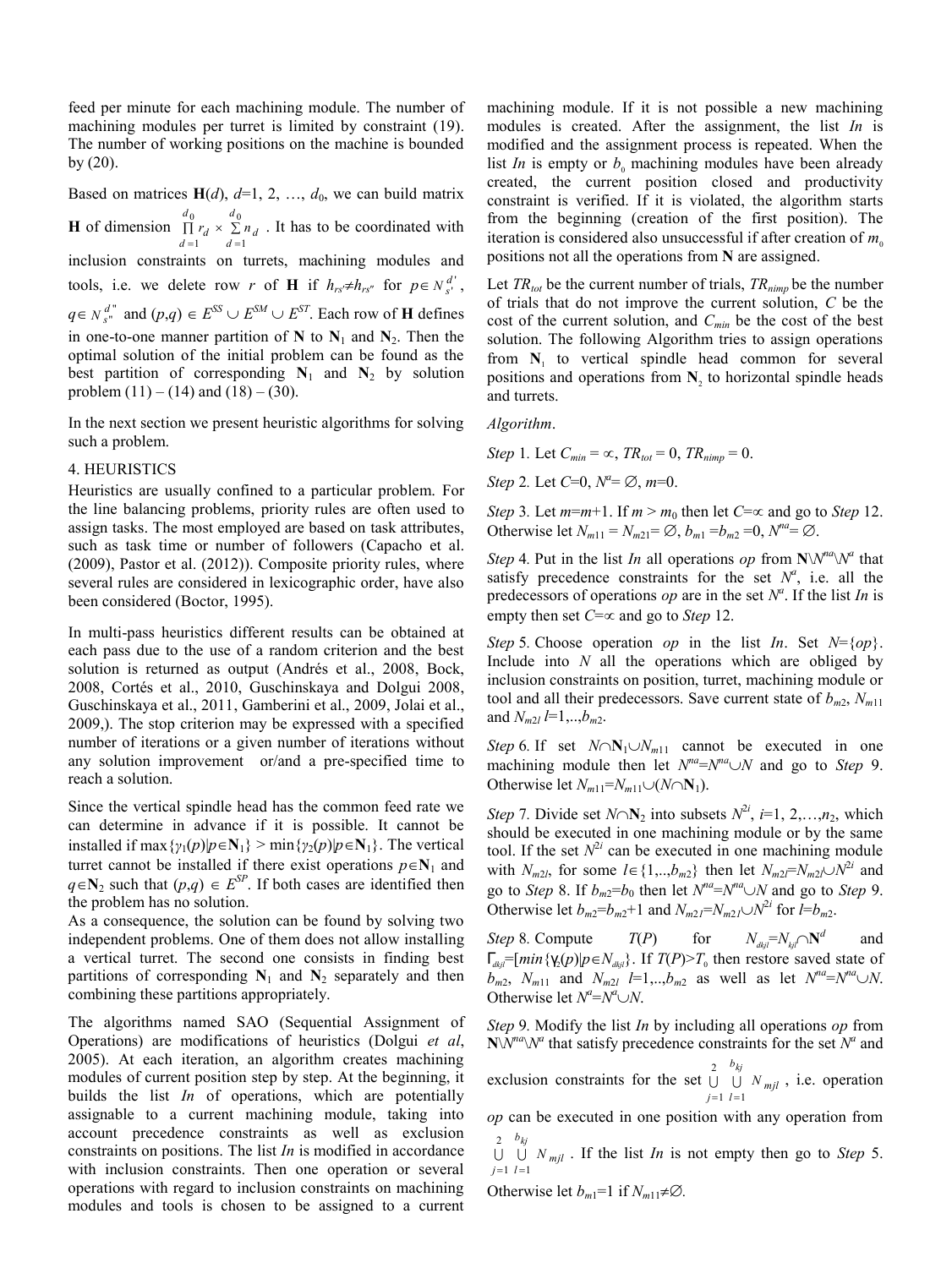*Step* 10*.* If  $N^a$  dose not include all the operations from **N** then go to *Step* 2.

*Step* 11*.* Compute *C*=*Q*(*P*).

*Step* 12*.* If  $C_{min} > C$ , then set  $C_{min} = C$ ,  $TR_{nimp} = 0$  and keep the current solution as the best, set  $TR_{nimm} = TR_{nimm} + 1$ otherwise.

*Step* 13*.* Set  $TR_{tot} = TR_{tot} + 1$ .

*Step* 14*.* Stop if one of the following conditions holds:

- a given solution time is exceeded;
- *TRtot* is greater than the maximum number of iterations authorized;
- *TR<sub>nimp</sub>* is greater than a given value;
- *Cmin* is lower than a given cost value.

Go to *Step* 2 otherwise.

This algorithm can be applied for assigning operations from **N**<sub>1</sub> to vertical turret with  $m_0=1$ ,  $N_1 = \emptyset$  and  $N_2 = N_1$ . Then this assignment should be combined with the assignment of  $N$ <sub>2</sub> only by its corresponding insertion with not violating precedence and productivity constraints.

At *Step* 5, operation *op* can be chosen in different ways, here 9 different algorithms are considered. The proposed algorithms are based on the choice an operation at first:

SAO1 – an operation without inclusion constraints;

SAO2 – an operation with inclusion constraints;

SAO3 – an operation with maximal number of successors;

SAO4 – an operation with minimal number of successors;

SAO5 – an operation with maximal number of operations to be not executed in one machining module;

SAO6 – an operation with minimal number of operations to be not executed in one machining module;

SAO7 – an operation with maximal execution time;

SAO8 – an operation with minimal execution time.

In the case of tie, random choice is done.

#### 5. EXPERIMENTAL STUDY

The purpose of this study is to evaluate the effectiveness of the proposed techniques. There were generated series of 100 test instances for batches of 4, 6 and 8 parts. Their characteristics are presented in Tables 1-3. In these tables |**N**| is the number of operations, OSP is the order strength of precedence constraints, DM, DT, DP, SS, and SM are the densities of graphs  $G^{DM}$ ,  $G^{DT}$ ,  $G^{DP}$ ,  $G^{SS}$ , and  $G^{SM}$  respectively. Constraints were generated using tools (Dolgui *et al*, 2008). Experiments were carried out on ASUS notebook (1.86 Ghz, 4 Gb RAM).

In Table 4 we compare results for SAO1 and SAO2 with NIT=10000, NIIT=5000 with results for SA3 – SAO8 with NIT=200, NIIT=100 where NIT is the maximal number of iterations, NIIT is the maximal number of non-improved iterations, SB is the number of parts to be machined, NSOL is the number of solved problems, NOPT is the number of solved problems with the best value of the objective function, AVED, MIND and MAXD are average, minimal and maximal deviations (in percents) the found value of the objective function from the best known respectively.

Table 1. Parameters of problems for 4 parts

| raoic<br><u>I diameters of problems for + parts</u> |                                                      |                 |    |                                         |                        |                               |                        |                              |               |                    |                                         |    |            |
|-----------------------------------------------------|------------------------------------------------------|-----------------|----|-----------------------------------------|------------------------|-------------------------------|------------------------|------------------------------|---------------|--------------------|-----------------------------------------|----|------------|
| Parameters of  N  OSP DM<br>problems                |                                                      |                 |    |                                         |                        |                               |                        | DT 1                         | DP            |                    | SS <sub>1</sub>                         |    | ${\rm SM}$ |
| Min value                                           |                                                      |                 |    |                                         |                        |                               | 44 0.034 0.064 0.026 0 |                              |               |                    | $0.027$ 0                               |    |            |
|                                                     | Max value                                            |                 |    |                                         |                        |                               |                        |                              |               |                    | 95 0.525 0.659 0.659 0.242 0.051 0.016  |    |            |
| Av. value                                           |                                                      |                 | 69 |                                         |                        |                               | 0.106 0.373 0.348      |                              |               |                    | 0.024 0.036 0.004                       |    |            |
|                                                     |                                                      |                 |    |                                         |                        |                               |                        |                              |               |                    |                                         |    |            |
| Table 2. Parameters of problems for 6 parts<br>DP   |                                                      |                 |    |                                         |                        |                               |                        |                              |               |                    |                                         |    |            |
| Parameters of  N  OSP DM                            |                                                      |                 |    |                                         |                        |                               | DT                     |                              |               | SS                 |                                         | SM |            |
| problems                                            |                                                      |                 |    |                                         |                        |                               |                        |                              |               |                    |                                         |    |            |
|                                                     | Min value                                            |                 |    |                                         | 89 0.029 0.003 0.002 0 |                               |                        |                              |               |                    | $0.024$ 0                               |    |            |
| Max value                                           |                                                      |                 |    |                                         |                        |                               |                        |                              |               |                    | 159 0.471 0.462 0.462 0.205 0.031 0.057 |    |            |
| Av. value                                           |                                                      |                 |    | 124 0.29                                |                        | 0.228 0.197 0.027 0.027 0.016 |                        |                              |               |                    |                                         |    |            |
| Table 3. Parameters of problems for 8 parts         |                                                      |                 |    |                                         |                        |                               |                        |                              |               |                    |                                         |    |            |
| Parameters of  N  OSP DM DT DP                      |                                                      |                 |    |                                         |                        |                               |                        |                              |               |                    | <b>SS</b>                               |    | SM         |
| problems                                            |                                                      |                 |    |                                         |                        |                               |                        |                              |               |                    |                                         |    |            |
|                                                     | $1180.023$ 0.003 0.002 0 0.024 0<br>Min value        |                 |    |                                         |                        |                               |                        |                              |               |                    |                                         |    |            |
| Max value                                           |                                                      |                 |    | 216 0.456 0.438 0.417 0.214 0.033 0.057 |                        |                               |                        |                              |               |                    |                                         |    |            |
|                                                     | 165 0.288 0.197 0.168 0.025 0.028 0.017<br>Av. value |                 |    |                                         |                        |                               |                        |                              |               |                    |                                         |    |            |
|                                                     |                                                      |                 |    | Table 4. Calculation results            |                        |                               |                        |                              |               |                    |                                         |    |            |
| $\overline{\text{SB}}$                              | <b>METH NSOL</b>                                     |                 |    |                                         |                        |                               |                        |                              |               |                    |                                         |    |            |
|                                                     | SAO1                                                 | 99              |    | <b>NOPT AVED</b><br>$\overline{84}$     |                        | 0.85                          |                        | <b>MIND MAXD</b><br>$0.00\,$ |               | $\overline{12.61}$ |                                         |    |            |
| 4                                                   | SAO2                                                 | 98              |    | 79                                      |                        | 0.86                          |                        | $0.00\,$                     |               | 11.24              |                                         |    |            |
|                                                     | SAO3                                                 | $\overline{97}$ |    | 80                                      |                        | 0.75                          |                        | 0.00                         |               | 12.61              |                                         |    |            |
|                                                     |                                                      | 98              |    |                                         |                        | 0.49                          |                        |                              |               | 13.48              |                                         |    |            |
|                                                     | SAO4                                                 | 97              |    | 87                                      |                        |                               |                        | 0.00                         |               |                    |                                         |    |            |
|                                                     | SAO5                                                 |                 |    | 85                                      |                        | 0.51                          |                        | 0.00                         | 13.48         |                    |                                         |    |            |
|                                                     | SAO6                                                 | 97              |    | 83                                      |                        | 0.60                          |                        | 0.00                         | 12.61         |                    |                                         |    |            |
|                                                     | SAO7                                                 | 98              |    | 86                                      |                        | 0.59                          |                        | 0.00                         | 13.48         |                    |                                         |    |            |
|                                                     | SAO <sub>8</sub>                                     | 97              |    | 83                                      |                        | 0.55                          |                        | 0.00                         | 9.01          |                    |                                         |    |            |
| 6                                                   | SAO1                                                 | 99              |    | 71                                      |                        | 1.32                          |                        | 0.00                         |               | 14.91              |                                         |    |            |
|                                                     | SAO <sub>2</sub>                                     | 99              |    | 62                                      |                        | 1.69                          |                        | 0.00                         |               | 13.13              |                                         |    |            |
|                                                     | SAO3                                                 | 97              |    | 57                                      |                        | 2.06                          |                        | 0.00                         |               | 13.64              |                                         |    |            |
|                                                     | SAO4                                                 | 96              |    | 63                                      |                        | 1.78                          | 0.00                   |                              |               | 9.57               |                                         |    |            |
|                                                     | SAO5                                                 | 95              |    | 61                                      |                        | 1.67                          |                        | 0.00                         |               | 19.15              |                                         |    |            |
|                                                     | SAO <sub>6</sub>                                     | 94              |    | 56                                      |                        | 2.31                          |                        | 0.00                         |               | 19.15              |                                         |    |            |
|                                                     | $\overline{\text{SAO}}$ 7                            | $\overline{95}$ |    | 49                                      | $\overline{2.43}$      |                               |                        | 0.00                         |               | 19.15              |                                         |    |            |
|                                                     | SAO8                                                 | 95              |    | 70                                      | 1.47                   |                               |                        |                              | 14.04<br>0.00 |                    |                                         |    |            |
| 8                                                   | SAO1                                                 | 99              |    | 73                                      |                        | 1.37                          |                        | 0.00                         |               | 17.54              |                                         |    |            |
|                                                     | SAO <sub>2</sub>                                     | 97              |    | 57                                      | 2.23                   |                               |                        | 0.00                         |               | 17.54              |                                         |    |            |
|                                                     | SAO3                                                 | 97              |    | 57                                      | 2.20                   |                               |                        | 0.00                         |               | $22.\overline{35}$ |                                         |    |            |
|                                                     | SAO <sub>4</sub>                                     | 96              |    | 58                                      | 2.62                   |                               |                        | 0.00                         |               | 21.28              |                                         |    |            |
|                                                     | SAO5                                                 | 90              |    | 67                                      | 1.66                   |                               |                        | 0.00                         |               | 31.76              |                                         |    |            |
|                                                     | SAO6                                                 | 95              |    | 56                                      |                        | 2.26                          |                        | 0.00                         |               | 21.28              |                                         |    |            |
|                                                     |                                                      |                 |    |                                         |                        |                               |                        |                              |               |                    |                                         |    |            |

#### 6. CONCLUSION

A problem of design of rotary transfer machines with turrets has been studied for batch machining of multiple parts. The goal is to choose the orientation of parts and to assign the manufacturing operations to positions in order to minimize the equipment cost. The design problem is formulated as a special partition set problem. Then it is decomposed in a number of problems for fixed orientations of parts. Heuristics algorithms have been developed to solve such a problem.

SAO7 92 54 1.94 0.00 22.35 SAO8 97 70 1.38 0.00 14.88